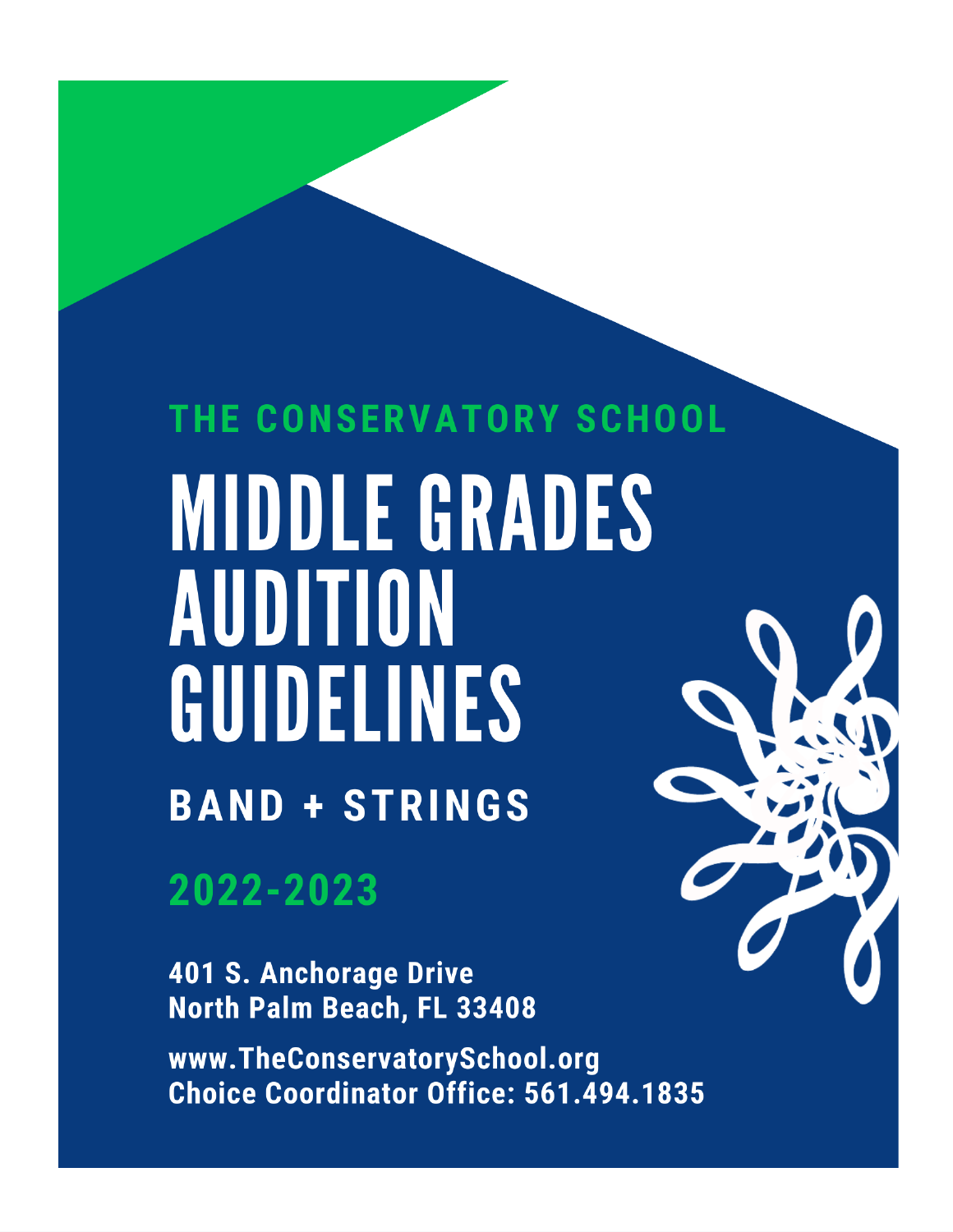# **ADMISSIONS REQUIREMENTS | 2022-2023**

In order to be eligible for the Middle Grades Instrumental Music Program at The Conservatory School (TCS), students must:

- Be a resident of Palm Beach County at the time of application.
- Submit a timely application to the School District of Palm Beach County Choice Program Department.
- Successfully participate in and complete an audition process and earn a qualifying score.
- The names of all qualifying students will then be submitted to the Department of Choice and Career Options for a random lottery selection process.
- If there are more qualified students than spaces available in the program, the final selection of students will take place through the lottery selection process. Students not initially selected will be placed in a wait pool.
- **● Any applicant applying to a program requiring an Audition must adhere to current district guidance related to COVID-19 protocols during the audition process. Additional information will be provided when auditions are scheduled.**
- TCS considers students for 6th, 7th, and 8th grade admission. However, the majority of student spots are for incoming 6th graders.

### **School District of Palm Beach County Non-Discrimination Statement**

The School Board of Palm Beach County, Florida, prohibits discrimination in admission to or access to, or employment in its programs and activities, on the basis of race, color, national origin, sex or sexual orientation, marital status, age, religion, disability, genetic information, gender identity or expression, or any other characteristic prohibited by law. The School Board also provides equal access to the Boy Scouts and other designated youth groups.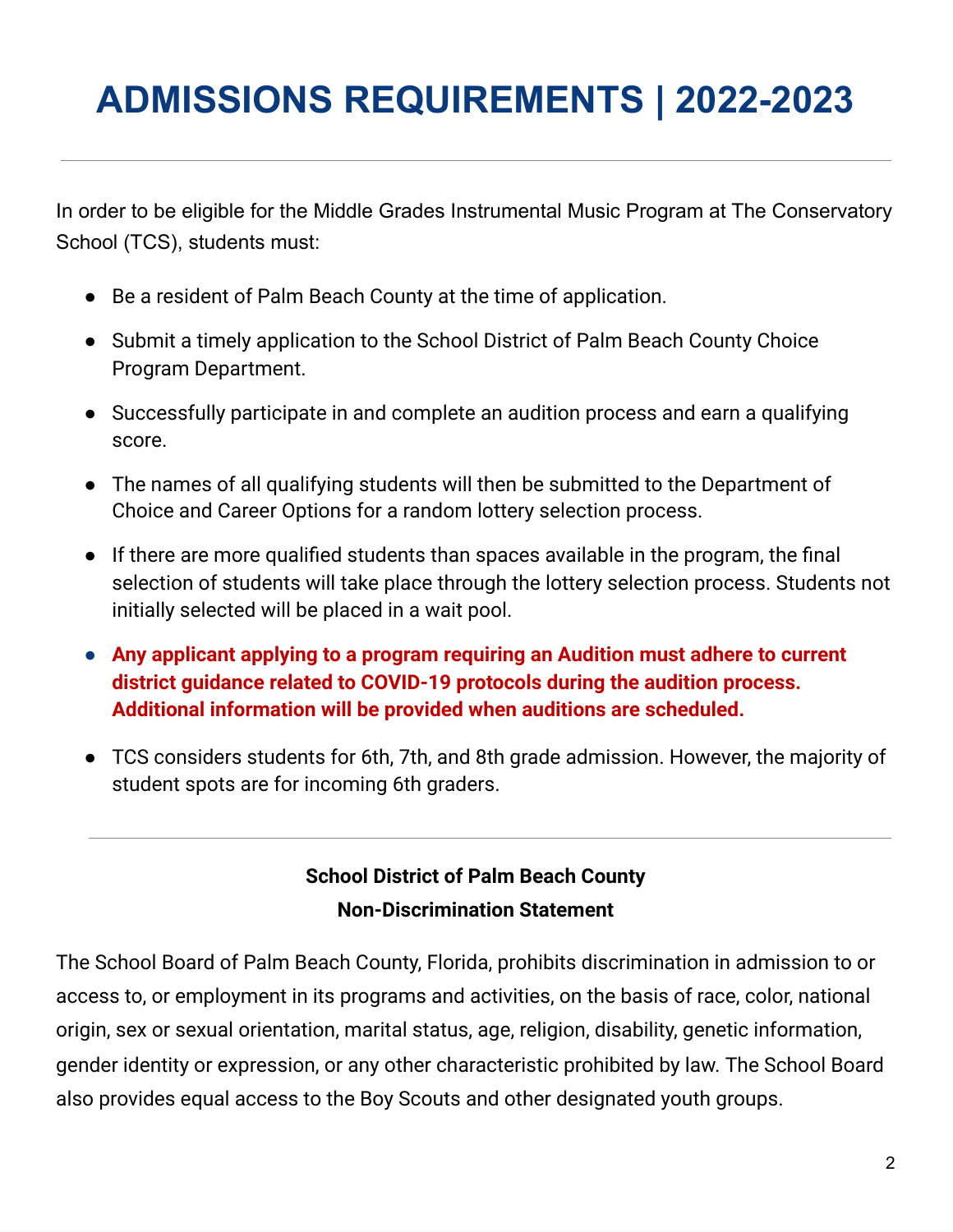The School District of Palm Beach County offers the following career and technical programs, including career academies wherein students may earn industry certification, visit the Programs of Study page for more information as well as a list of classes.

Lack of English language skills will not be a barrier to admission and participation. The School District may assess each student's ability to benefit from specific programs through placement tests and counseling, and, if necessary, will provide services or referrals to better prepare students for successful participation.

### **ADMISSIONS PROCESS | 2022-2023**



### **(1) Apply**

Submit a Choice Application with the School District of Palm Beach County Choice and Career Options Department.

#### **Applications are due Friday, December 10, 2021.**

Applica[t](http://www.mypbchoiceapp.com/)ions are available online at [www.mypbchoiceapp.com](http://www.mypbchoiceapp.com/). After you complete the online application, you will receive a confirmation email. Make sure to keep your Choice application login information available to access the website in the future.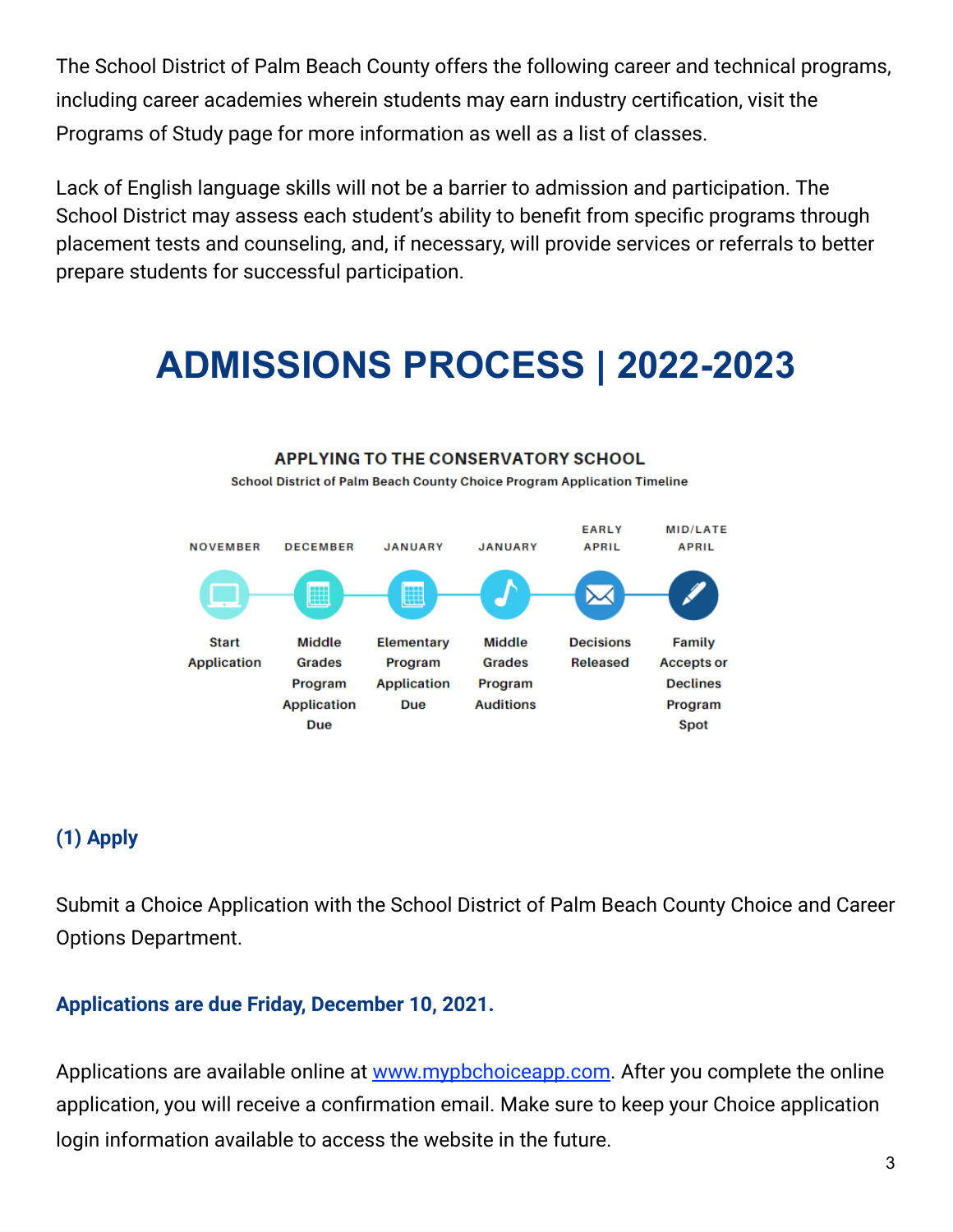If your child has an IEP or 504 plan, please email or bring it to The Conservatory School following your submission of the application. You may email the plan to Assistant Principal / Choice Program Coordinator, Annick Charlot, at annick.charlot@palmbeachschools.org.

Only one application may be submitted per student. For online applications, one application selection change will be allowed prior to December 10, 2021.

Either one or two choices are allowed on the application and should be rated as first and second preferences. First and second choices do NOT have equal chances of being selected.

The address on the application must match the address as listed in the School District student database. Pursuant to Florida Statute, Section 92.525 and under penalties of perjury, parents/guardians will sign the application verifying that the information stated in the application is true and correct.

#### **(2) Audition Appointment**

All students must complete an audition before they can be considered eligible for admission to The Conservatory School.

Students who have a completed application with the Choice and Career Options Department will be scheduled for an audition. You will be notified via email about the audition process and the time and date of the audition.

You will receive this email by Friday, January 14, 2022. If you submitted a completed Choice application and do not receive an email about the audition by January 14, please contact the Choice Program Coordinator.

#### **(3) Audition Preparation**

Prepare for your Audition by following the guidelines provided in this packet. Students should be prepared to audition as early as January 24. 2022.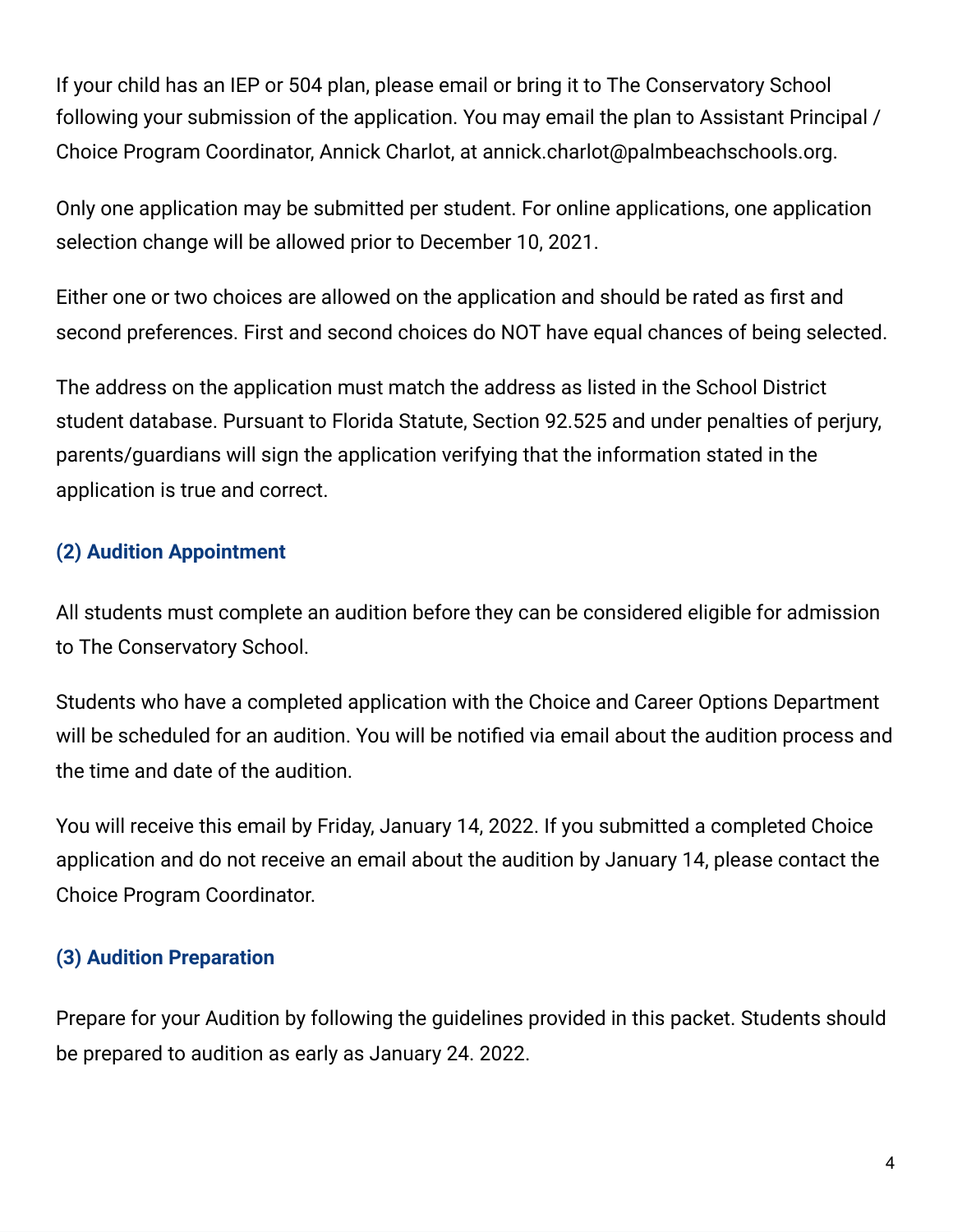#### **(4) Audition**

Auditions will be 'blind' where the student will not be able to see the adjudicators and the adjudicators will not be able to see the student. Adjudicators will be able to hear the student perform. Students will see a TCS staff member who will guide them through the audition.

If a student becomes ill and is unable to audition on the scheduled date, written verification documenting the illness from a doctor must be presented to the school within three (3) days of the date of the scheduled audition. A new audition date and time will be selected by the school ONLY if there are additional audition dates available. Students who have not auditioned before the scheduled lottery will not be eligible for the initial lottery process.

#### **(5) Notification of Results**

The Choice and Career Options Department will send out notification of a student's acceptance or wait pool status on Friday, April 1, 2022.

If your child is placed in an applicant wait pool, it is because there are more eligible applicants than available seats. Students in the wait pool will be selected via lottery, on a random basis, as openings occur. The wait pool lottery is again conducted by the Choice and Career Options Department within the School District.

Appeals Process: Parents who believe their child was not allowed an equitable opportunity to a Choice school during the Audition or eligibility process due to a technical error or inequity may request an appeal. An Application for Appeal of Choice Program Eligibility (PBSC Form 2418) must be submitted to the Director of Choice and Career Options within ten school days from the date of the notification indicating the child's program assignment, wait pool status, or program ineligibility.

For more information about Choice and Career Options Programs, go to: [http://www.palmbeachschools.org/choiceprograms/.](http://www.palmbeachschools.org/choiceprograms/)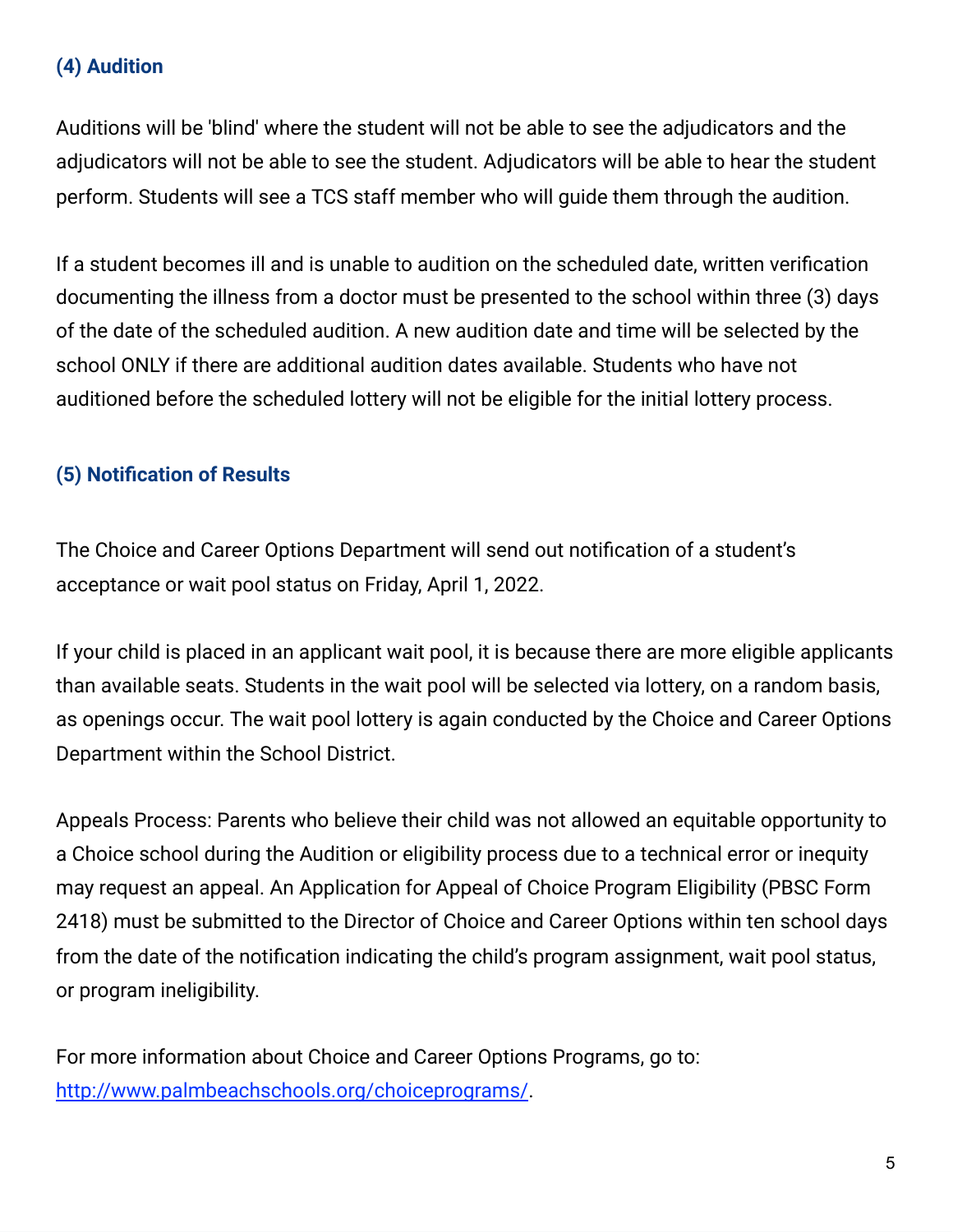# **AUDITION REGISTRATION | 2022-2023**

Information about registering for an audition will be sent via email to all applicants in January 2022. A parent, guardian, or another adult representing the student will set up the audition appointment on an online scheduling platform.

Students should be prepared to participate in an audition as early as January 24, 2022.

### **ESE/504/ELL Students**

When you sign up for an audition appointment, you will be prompted to indicate if your child has an IEP, 504, or ELL plan. If your child has a current IEP or 504 plan, please If you child has an IEP or 504 plan, please email it or bring it to The Conservatory School following your submission of the application. You may email the plan to the Choice Program Coordinator, Annick Charlot, at annick.charlot@palmbeachschools.org.

Failure of a student to accept accommodations at the time of an audition is NOT grounds for an appeal.

Private school students without a School District IEP of a School District 504 Plan may also request allowable audition accommodations if the parent provides appropriate documentation for

the student's disability to the school at the Audition Registration Session.

Parents of students identified as Gifted do NOT need to bring the student's Education Plan (EP) to the audition.

If you have any questions about IEP, 504, or ELL plans and accommodations during the audition, please contact our ESE Coordinator. **ESE Coordinator Office: 561.494.1832.**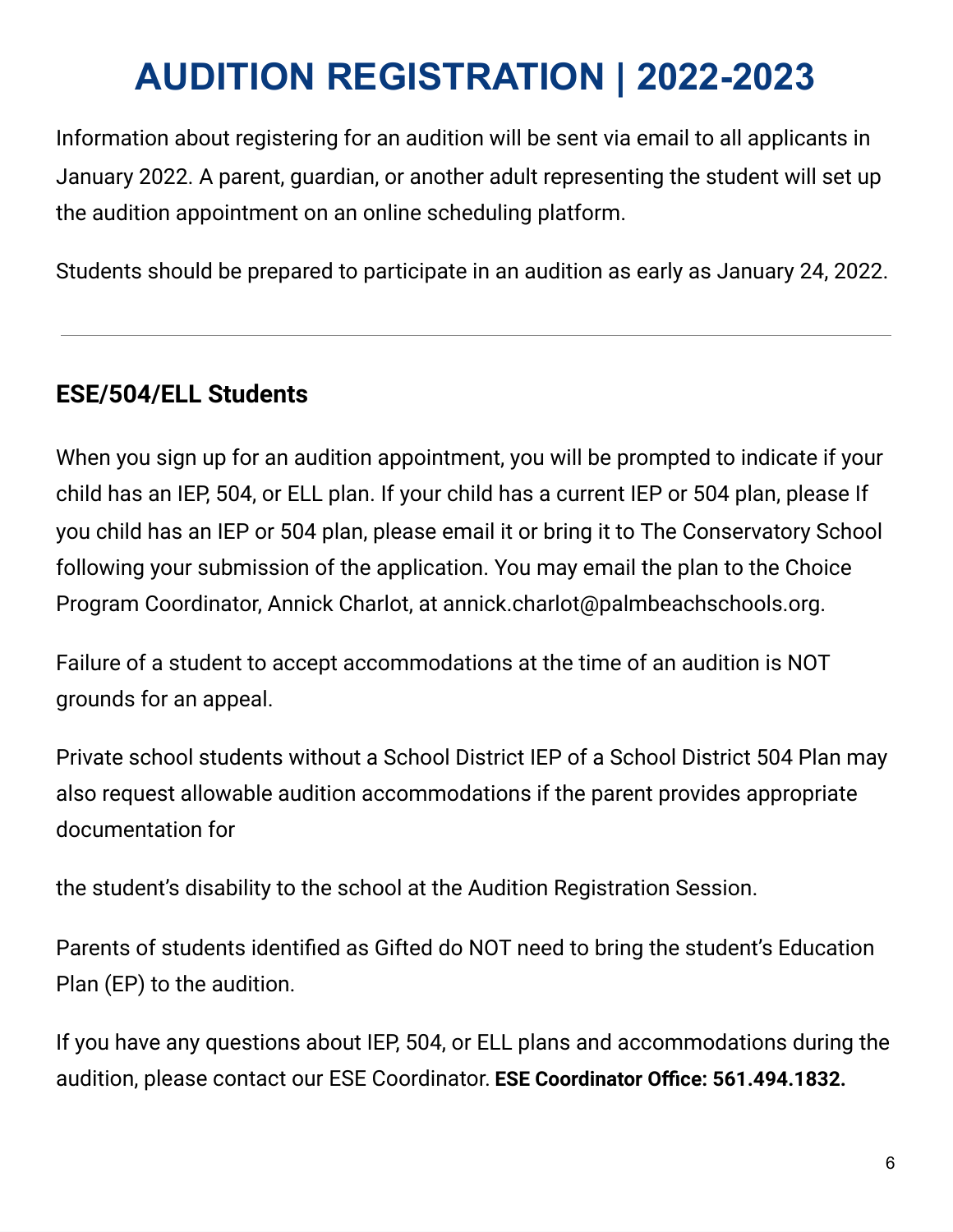## **AUDITION PROCESS**

On the following pages are the specific audition requirements for the audition. Please read these carefully so that your child will be fully prepared for his/her audition. Auditions are scored using a rubric and an incomplete audition presentation will result in a loss of points. Students who are well prepared with all audition requirements and who are motivated to attend The Conservatory School will enjoy the audition experience.

### **MUSIC - BAND**

#### **Students may audition on the following instruments:**

| <b>Flute</b> | Oboe               | <b>Clarinet Bass</b> |                    | Clarinet   |
|--------------|--------------------|----------------------|--------------------|------------|
| Bassoon      | Saxophone          | Trumpet              | <b>French Horn</b> |            |
| Trombone     | Baritone/Euphonium |                      | Tuba               | Percussion |

#### **At the audition, students will complete the following tasks:**

(1) Perform a major scale.

(2) Perform an exercise that demonstrates their highest level of ability. An accompanist is not permitted.

(3) Complete a Sight Reading exercise.

(4) Students will be judged on pitch accuracy, tone quality, rhythmic accuracy, expressiveness, technique, musical effect, and the ability to produce a major scale.

NOTE: Percussion/Drums - Students perform an exercise demonstrating their highest level of ability on a snare drum.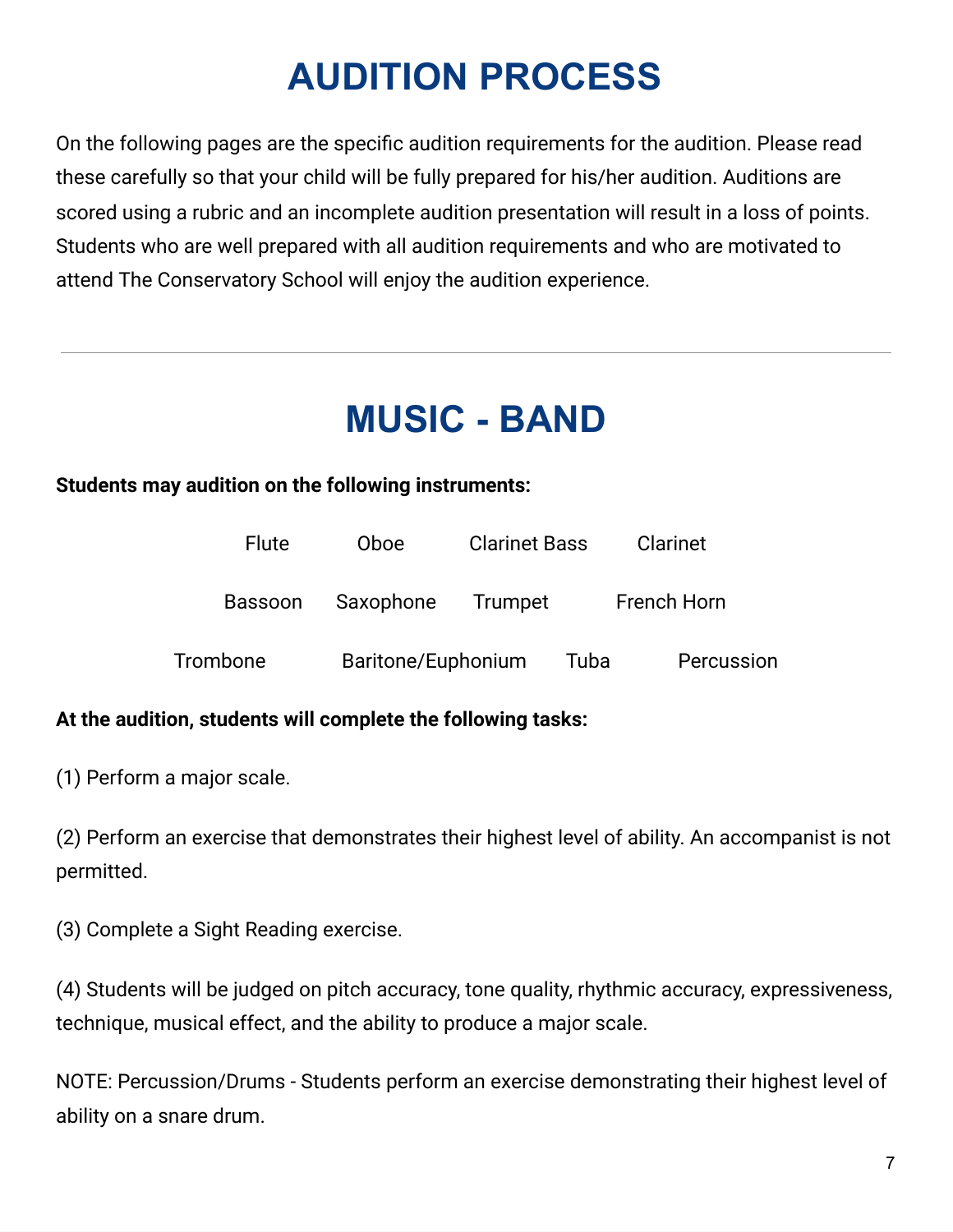## **MUSIC - STRING ORCHESTRA**

Students may audition on the following instruments:

Violin Viola Cello Upright Bass

At the audition, students will complete the following tasks:

(1) Perform a major scale.

(2) Perform an exercise that demonstrates their highest level of ability. An accompanist is not permitted.

(3) Complete a Sight Reading exercise.

(4) Students will be judged on pitch accuracy, tone quality, rhythmic accuracy, expressiveness, technique, musical effect, and the ability to produce a major scale.